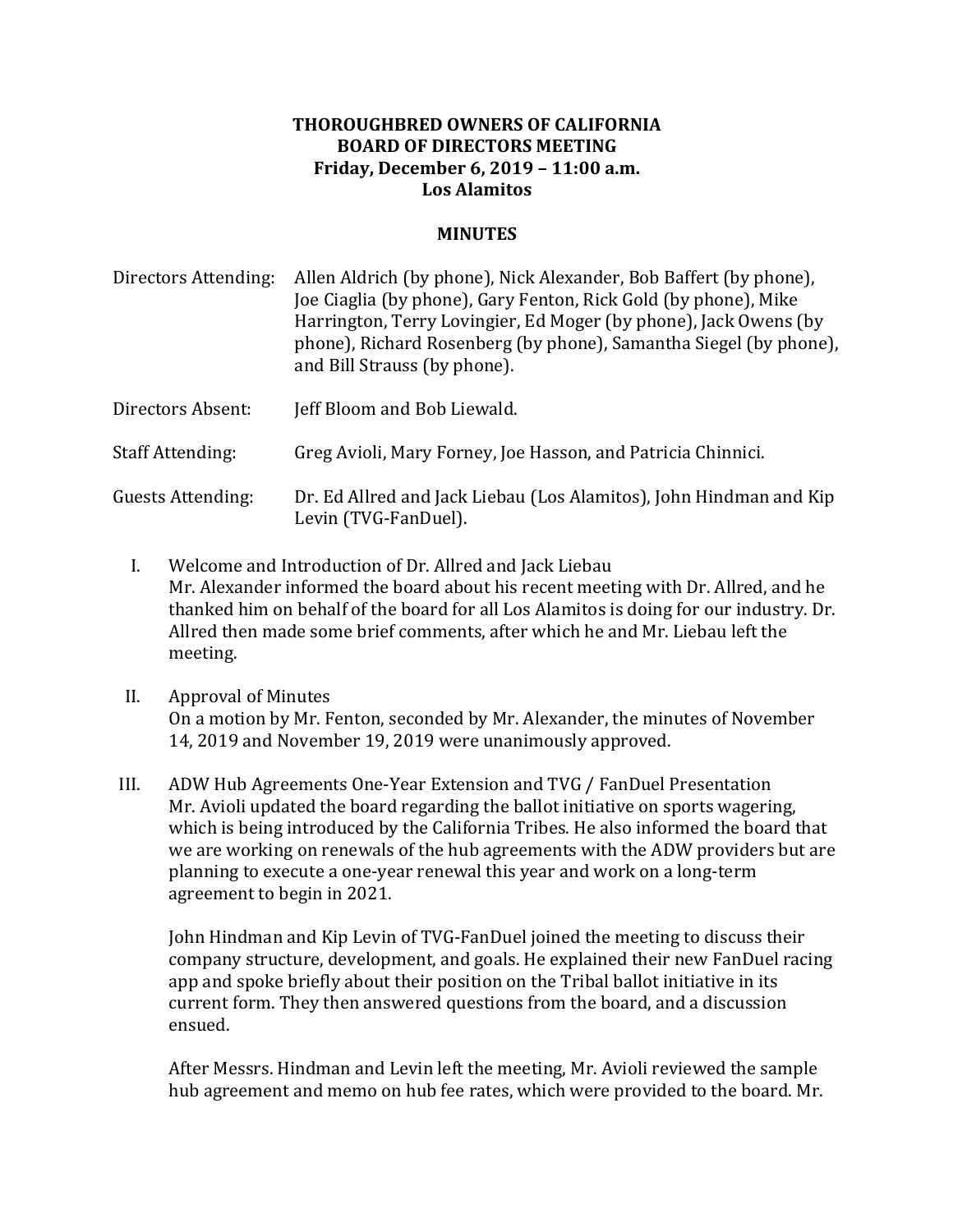Hasson then reviewed the memo from Game Play Network, which was provided to the board, outlining the hub agreement and the wagering format for Game Play Network. 

Following discussion, Mr. Alexander made a motion to approve one-year extensions of the hub agreements for ADW providers TVG, XpressBet, TwinSpires, NYRA, BetAmerica, Watch and Wager, and Game Play Network at the rates listed on page 2-1 of the board meeting packet. The motion was seconded by Mr. Fenton and unanimously approved.

- IV. Legislative Report
	- A. Sports Wagering Update

Mr. Avioli informed the board of the timeline for the Tribes putting forward their sports wagering proposal.

- V. Proposal for TOC to Join National Safety Coalition Mr. Avioli reviewed the initiative for a national safety coalition, which represents an attempt to counter the Jockey Club federal medication bill. A memo on the national proposal was included in the board packet. Following discussion, it was the decision of the board that at this point TOC should remain neutral and that a subcommittee be formed to study the proposal further and develop a position.
- VI. Proposal for New CA Industry Government Affairs Firm Mr. Avioli reviewed a proposal for a new California industry government affairs firm, a copy of which was provided to the board. He discussed possible methods for California funding a portion of the costs for the firm, noting it would be funded through the CMC remaining funds or the newly formed marketing co-op with Santa Anita and Del Mar and would therefore have no budgetary effect for TOC. Mr. Lovingier made a motion to approve up to \$12,500 per month for co-op spending, which was seconded by Mr. Fenton and passed unanimously.
- VII. Stabling & Vanning Update

Mr. Avioli reviewed the Stabling & Vanning operational plan, which was provided to the CHRB and included in the board packet for this meeting. He also updated the board on his discussions with Mr. Hasson earlier today regarding the Thoroughbred horse count at Los Alamitos and plans to work with Los Alamitos to possibly reduce the stabling cost at that facility.

## VIII. CHRB Update

A. Northern CA Race Dates

Mr. Avioli updated the board on the status of Northern California race dates discussions at the November CHRB board meeting. He clarified that the TOC position has been to support summer stabling at Golden Gate Fields without taking a specific stance regarding race dates or un-overlapped weeks. Following discussion, Mr. Aldrich made a motion to support summer stabling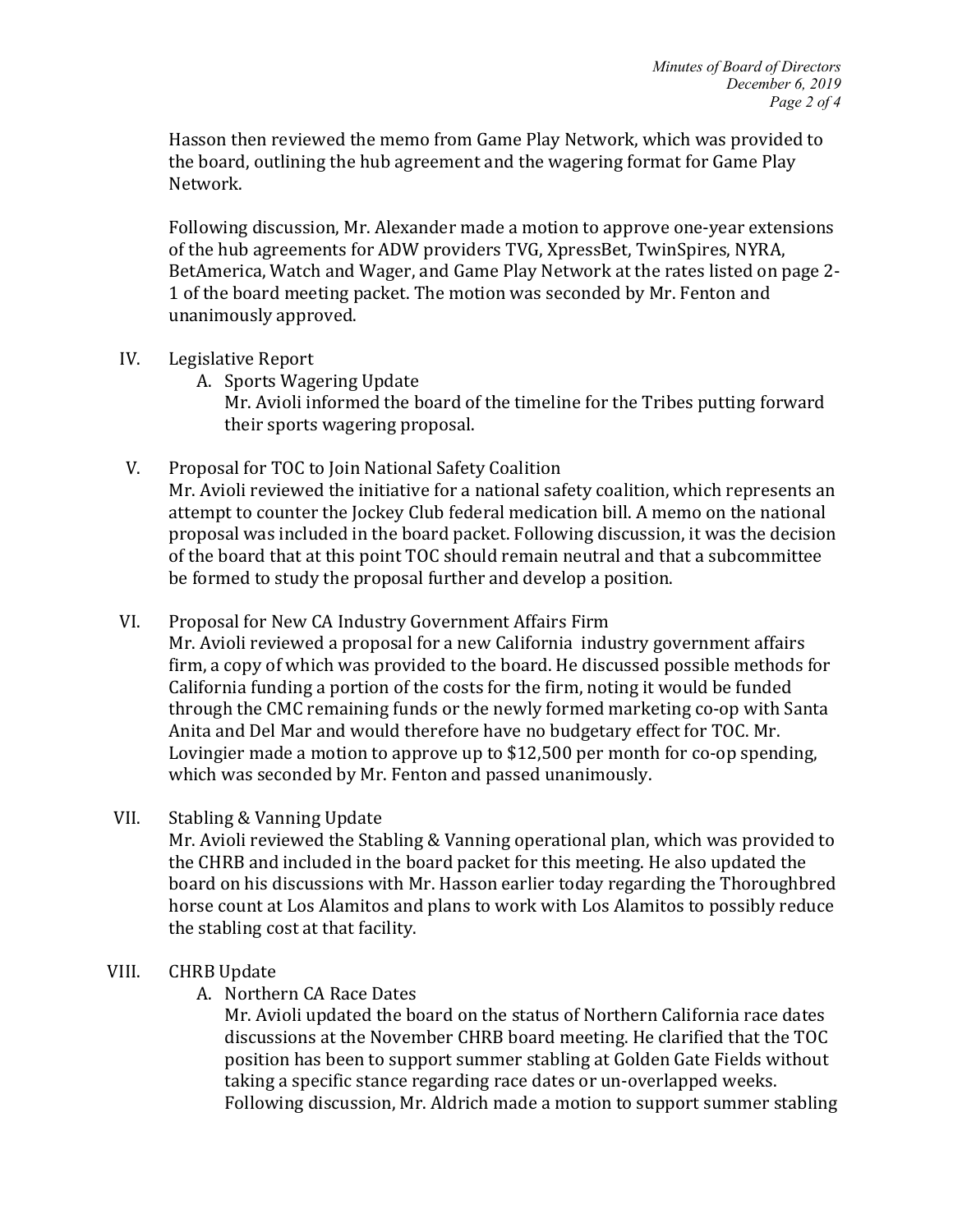at Golden Gate Fields provided there is a business agreement between CARF and Golden Gate to pay to keep Golden Gate open during the summer. The motion was seconded by Mr. Lovingier and unanimously approved.

B. Proposed Reforms

Mr. Avioli reviewed CHRB's list of proposed reforms, which was provided to the board. Mr. Gold updated the board on the recent meeting of the Medication Committee on these proposals, summarizing the committee's discussions and noting that it was felt that some of the proposals were too vague. 

The board then reviewed an email from the Jockeys' Guild regarding use of the riding crop, which was forwarded to the board by Mr. Alexander. Mr. Alexander explained that it was the Jockey's Guild effort to propose middle of the road language that could be approved by the CHRB and that still allows for use of the riding crop for safety.

Following discussion, Mr. Alexander moved that we support language the jockeys are comfortable with regarding the use of the whip, which we will support at the CHRB meeting. The motion was seconded by Mr. Gold and passed with three nays (Harrington, Lovingier, and Rosenberg). Mr. Avioli recommended a board call before the CHRB meeting if necessary to review any changes by the Jockey's Guild to the language.

IX. CTBL Board Meeting / PostTime Insurance Report

Mr. Avioli reviewed the recent CTBL board meeting, at which PostTime Insurance made a presentation indicating they need approximately \$2.7 million to meet their required reserves so they may continue as an entity under the laws of the state of California. Mr. Avioli informed the board that the CTBL board recently agreed to provide a \$600,000 subsidy; however, PostTime has also asked for a 20% increase in the trainer day rate and owner per-start fee. We have agreed to participate in an intensive 60-day work group that will report back to the CTBL on methods to control spending for workers' comp insurance.

Mr. Hasson reviewed his research into the level of oversight currently employed at the tracks with regard to safety, particularly during training hours, as well as his goals for making improvements. Mr. Alexander recommended that Mr. Hasson head up a program to make recommendations for changes to reduce catastrophic injuries and cost of workers' compensation insurance.

- X. Finance Committee Ms. Chinnici provided a report on November and year to date financials.
- XI. Wagering Committee Report